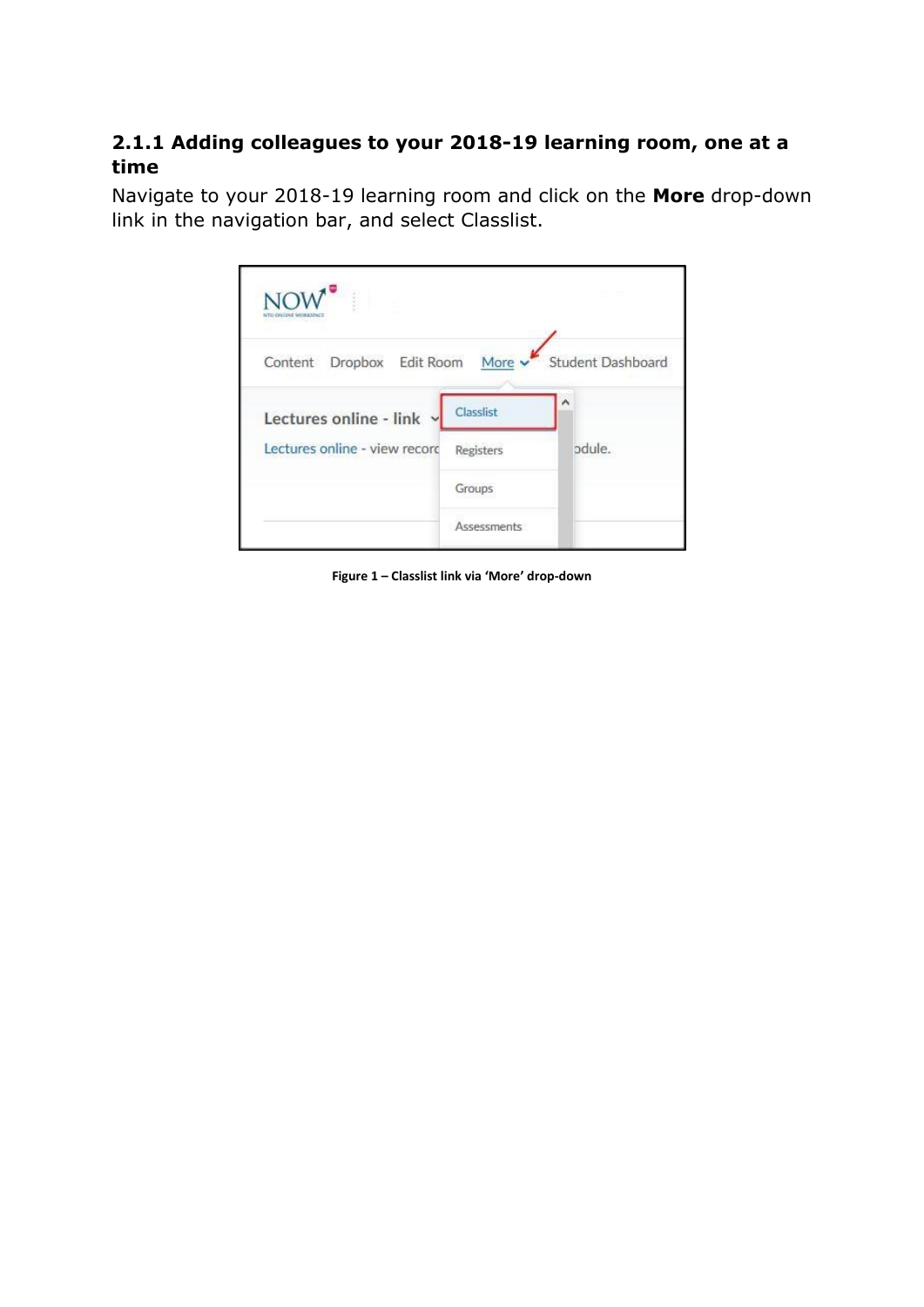1. Click on **Add Participants** at the top of the Classlist screen, and select **Add an Existing user**.



**Figure 2 - The Add Participants link in the Classlist menu**

- 2. Search for the person you wish to add, by typing their name, or part of their name, in the **Search For** box.
- 3. Click on **Search.**

|                                                                 | <b>Enrolment Options</b>                   |   |               |                  |
|-----------------------------------------------------------------|--------------------------------------------|---|---------------|------------------|
| Set all roles to:                                               | -- Select a Role --                        | v | Set all roles |                  |
| Set all sections to:                                            | -- Select a Section --                     |   | $\check{ }$   | Set all sections |
|                                                                 | Send: Enrolment email                      |   |               |                  |
|                                                                 |                                            |   |               |                  |
| Search In<br><b>First Name</b><br>▽<br>Org Defined ID<br>$\vee$ | Last Name<br>$\checkmark$<br>✓<br>Username |   |               |                  |

**Figure 5 - The search box area in Add Existing Participant menu**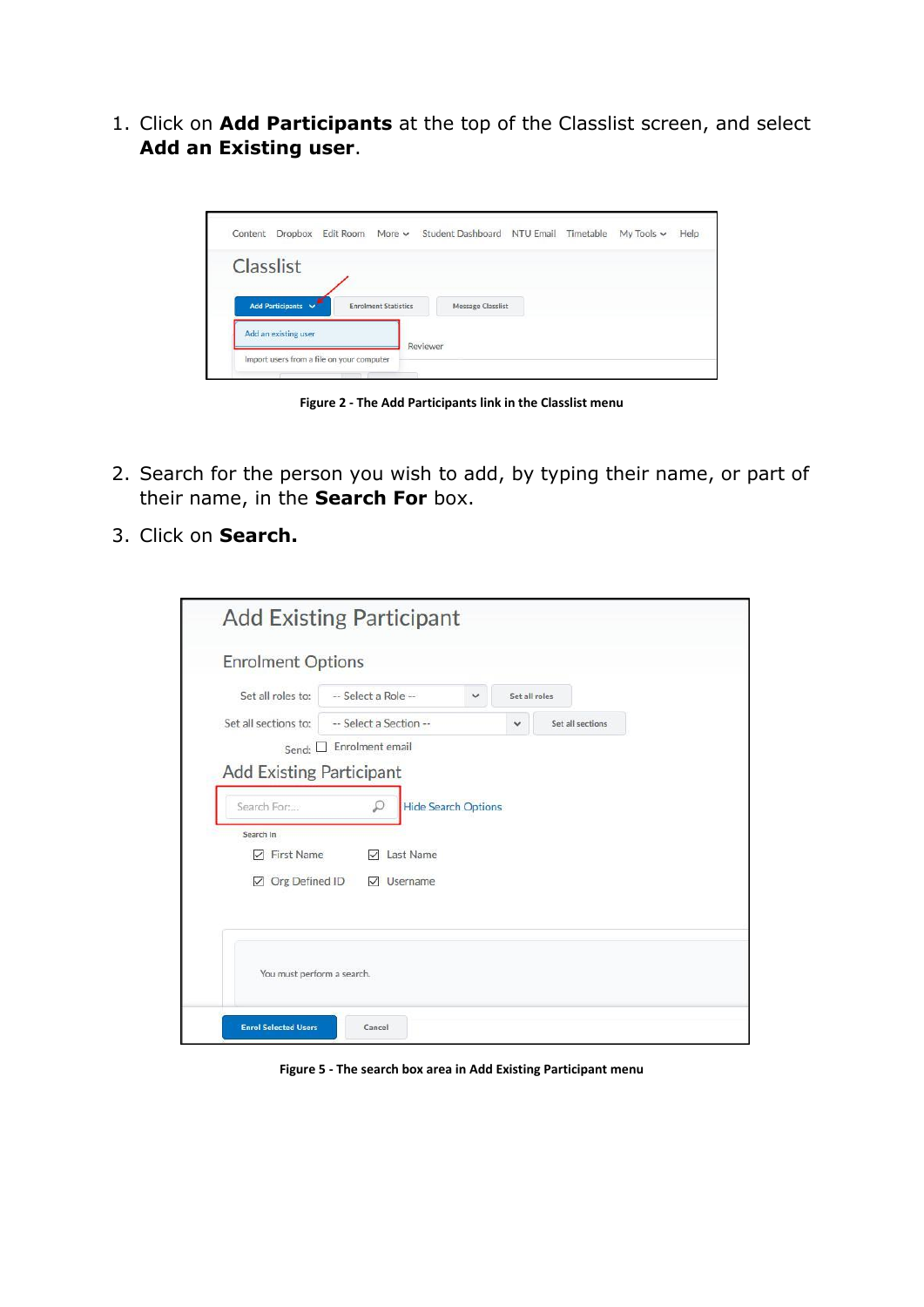4. The search results appear in a list. Tick the box next to the person you wish to add.

| gofton |                             | $\mathcal{L}$       | <b>Hide Search Options</b> |                     |             |                        |              |
|--------|-----------------------------|---------------------|----------------------------|---------------------|-------------|------------------------|--------------|
|        | Search In                   |                     |                            |                     |             |                        |              |
|        | $\nabla$ First Name         | $\n  Last Name\n$   |                            |                     |             |                        |              |
|        | $\boxdot$ Org Defined ID    | $\boxdot$ Username  |                            |                     |             |                        |              |
|        |                             |                     |                            |                     |             |                        |              |
|        | 2 Search Results<br>Message | <b>Clear Search</b> |                            |                     |             |                        |              |
| □      | Last Name, First Name       | Username            | Org Defined ID             | Role                |             | Section                |              |
| $\Box$ | Gofton, Andrew              | N0564050            | N0564050                   | -- Select a Role -- | $\check{~}$ | -- Select a Section -- | $\checkmark$ |

**Figure 3 - Ticked checkbox next to staff member's name**

5. In the **Role** column, select from the dropdown menu the role they require in the learning room. To see further details on the roles see section 2.2.6 of this guide.

| Ē               | Last Name, First Name                 | <b>Username</b> | Org Defined ID | Role                                                                                                                             | Section                                |
|-----------------|---------------------------------------|-----------------|----------------|----------------------------------------------------------------------------------------------------------------------------------|----------------------------------------|
| $\triangledown$ | Gofton, Andrew                        | 1033-052        | Seemald.       | -- Select a Role --<br>$\checkmark$                                                                                              | -- Select a Section --<br>$\checkmark$ |
|                 | <b>Enrol Selected Users</b><br>Cancel |                 |                | Select a Role --<br><b>Author (NTU)</b><br>D <sub>2</sub> L-Tesing<br>Contrib (NTU)<br>Reviewer (NTU)<br><b>SCH Reviewer NTU</b> | 20 per page<br>$\checkmark$            |

**Figure 4 – Selecting a role for a member of staff**

6. In the **Section** column, choose the relevant section in the drop-down menu.